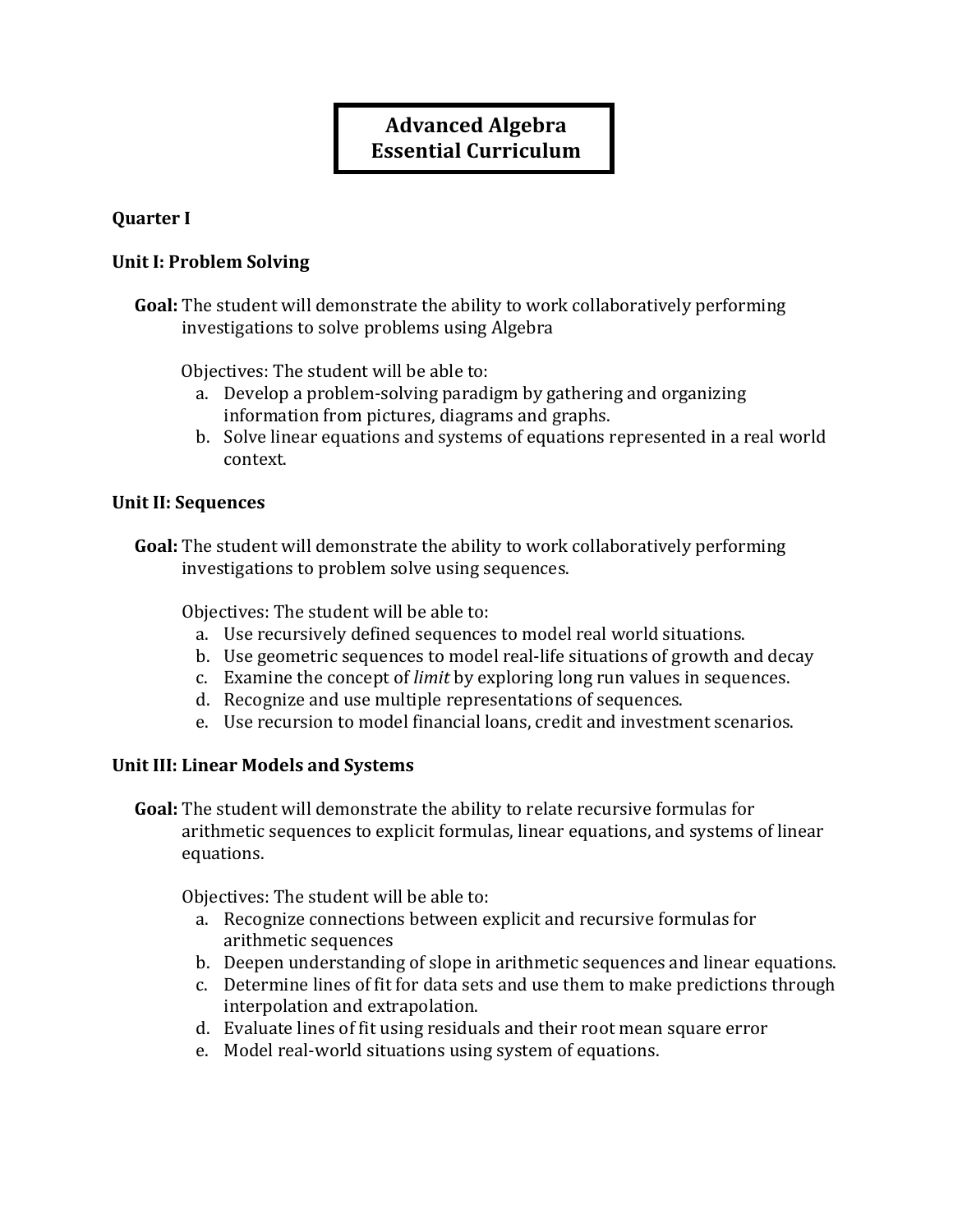# **Quarter 2**

#### **Unit IV: Functions Relations and Transformations**

**Goal:** The student will demonstrate the ability to work collaboratively to perform investigations and solve problems modeled by linear and non-linear functions.

Objectives: The student will be able to:

*Review*

```
o Solve)absolute)value)equations)and)inequalities)using)a)graphing)
calculator.
```
- a. Describe a graph as discrete or continuous and identify the independent and dependent variables, the intercepts, and the rates of change.
- b. Draw a qualitative graph from a context scenario and create a context scenario given a qualitative graph.
- c. Distinguish conceptually and graphically between functions and relations.
- d. Analyze and graph translations and transformations of linear, quadratic, absolute value, square root, and semicircle families of functions modeled in a real-world context.
- e. Explore compositions of transformations of functions graphically and numerically in real-world contexts.

## Unit V: Exponential, Power and Logarithmic Functions

**Goal:** The student will demonstrate the ability to work collaboratively to perform investigations to solve problems involving exponential, power, and logarithmic functions.

Objectives: The student will be able to:

*Review*

- $\circ$  *Simplify square roots.*
- $\circ$  *Use scientific notation to solve real-world problems.*
- o *Convert)a)number)from)standard)from)to)scientific)notation)and)vise) versa.*
- a. Write explicit equations for geometric sequences and generalize them for modeling real-world growth and decay.
- b. Solve exponential and power equations using the properties of exponents.
- c. Convert between radical and rational exponent form. In order to model and solve problems in a real-world context.
- d. Define and apply inverse functions graphically and algebraically to solve problems in real-world context.
- e. Use the properties of logarithms and exponents to solve equations modeled from real-world situations.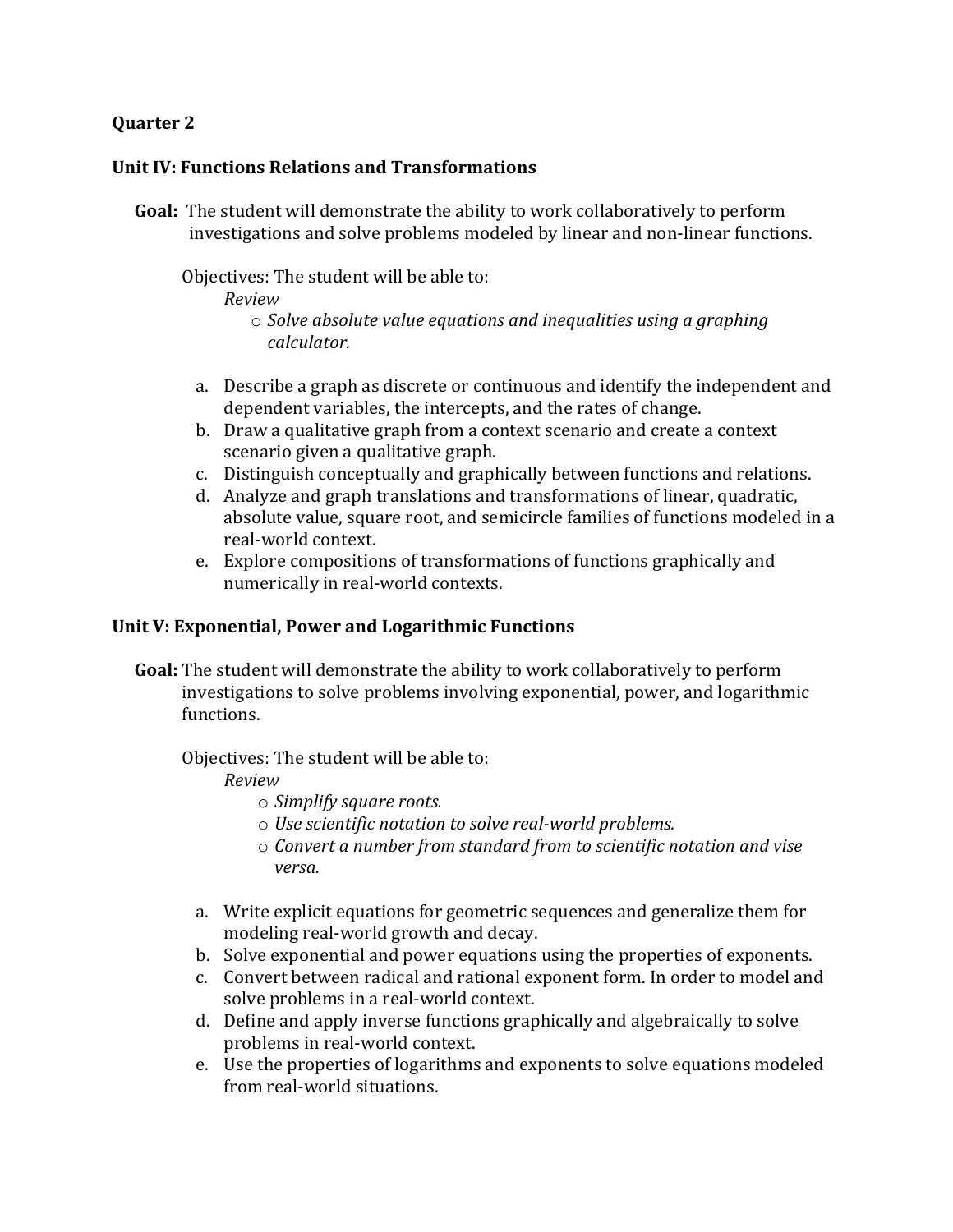# **Quarter 3**

#### **Unit VI: Matrices and Linear Systems**

**Goal:** The student will demonstrate the ability to work collaboratively to perform investigations and solve real-world problems using matrices, systems of linear equations, and systems of linear inequalities.

Objectives: The student will be able to:

- a. Use matrices to represent transition diagrams, polygons, and transformations!
- b. Apply matrix operations to solve problems with probabilities and transformations!
- c. Solve systems of equations algebraically, by inverse matrices, and row reduction!
- d. Write and graph systems of inequalities to describe given real-world constraints!
- e. Use linear programming with two variables to optimize a function over a feasible region representing real-world situations

#### **Unit VII: Quadratic and Other Polynomial Functions**

**Goal:** The student will demonstrate the ability to work collaboratively to perform investigations solve problems modeled by quadratic and polynomial functions.

Objectives: The student will be able to:

*Review*

o *Add,)subtract,)and)multiply)polynomials.)*

- a. Use finite differences and systems of equations to find a polynomial function that fits a data set
- b. Understand the correspondence among the zeros of a polynomial, the xintercepts of its graph, and the roots of an equation.
- c. Find roots of polynomial equations from factored form, using the zeroproduct property.
- d. Change quadratic polynomials from general form to vertex form by completing the square.
- e. Determine, solve, and analyze real-world problems involving quadratic equations.
- f. Define and use complex and imaginary numbers and conjugate pairs
- g. Use graphs of polynomial equations to find the roots and write the equations in factored form.
- h. Analyze relationships among the graphs of polynomial equations, functions, the number and types of roots, the possible degrees of the polynomial, and extreme values and end behavior.